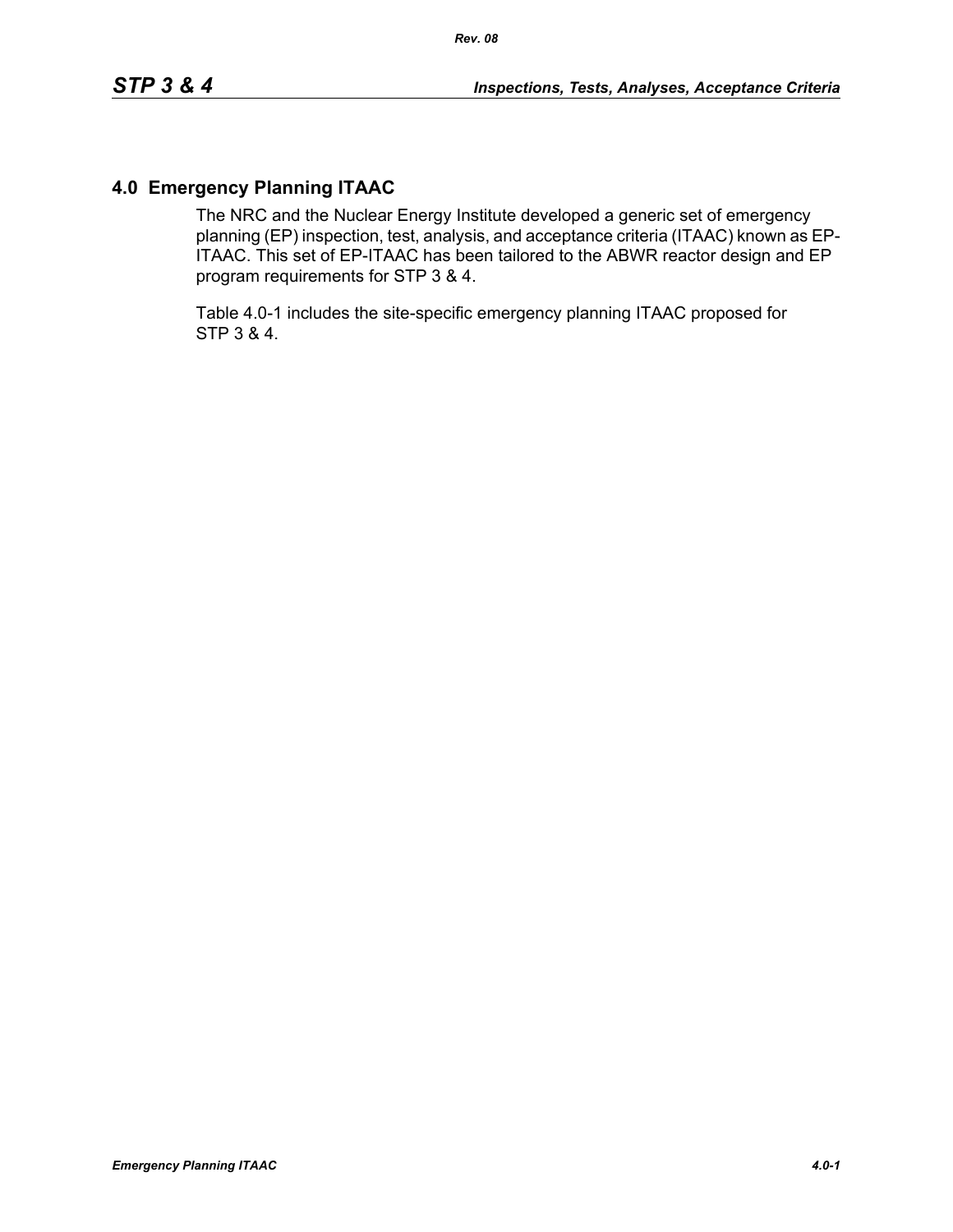| <b>EP Program Elements</b>                                                                                                                                                    | <b>Inspections, Tests,</b><br><b>Analyses</b>                                                       | <b>Acceptance Criteria</b>                                                                                                                                                                                                                                                                                                               |
|-------------------------------------------------------------------------------------------------------------------------------------------------------------------------------|-----------------------------------------------------------------------------------------------------|------------------------------------------------------------------------------------------------------------------------------------------------------------------------------------------------------------------------------------------------------------------------------------------------------------------------------------------|
| 1.0 Assignment of<br><b>Responsibility-</b><br><b>Organizational Control</b>                                                                                                  |                                                                                                     |                                                                                                                                                                                                                                                                                                                                          |
| 1.1 The staff exists to provide 24-<br>hour per day emergency response<br>and manning of communications<br>links, including continuous<br>operations for a protracted period. | 1.1 An inspection of the<br>implementing<br>procedures or staffing<br>rosters will be<br>performed. | 1.1 The staff exists to provide 24-hour<br>per day emergency response and<br>manning of communications links,<br>including continuous operations for a<br>protracted period.<br>The procedurally identified On shift<br><b>Emergency Response Organization</b><br>(ERO) Communicator is available for<br>Units 3 & 4 on a 24 hour basis. |
| 2.0 Onsite Emergency Response<br>Organization                                                                                                                                 |                                                                                                     |                                                                                                                                                                                                                                                                                                                                          |
| 2.1 The staff exists to provide<br>minimum and augmented on-shift<br>staffing levels, consistent with<br>Table B-1 of NUREG-0654/FEMA-<br>REP-1, Rev. 1.                      | 2.1 An inspection of the<br>implementing<br>procedures or staffing<br>rosters will be<br>performed. | 2.1 The staff exists to provide<br>minimum and augmented onshift<br>staffing levels, consistent with Table<br>B-1 of NUREG-0654/ FEMA-REP-1,<br>Rev. 1.                                                                                                                                                                                  |
|                                                                                                                                                                               |                                                                                                     | The Emergency Plan Table C-1 and<br>procedurally identified staffing<br>personnel are available for Units 3 & 4<br>to conduct their identified<br>responsibilities contained in<br>Emergency Plan Section C.                                                                                                                             |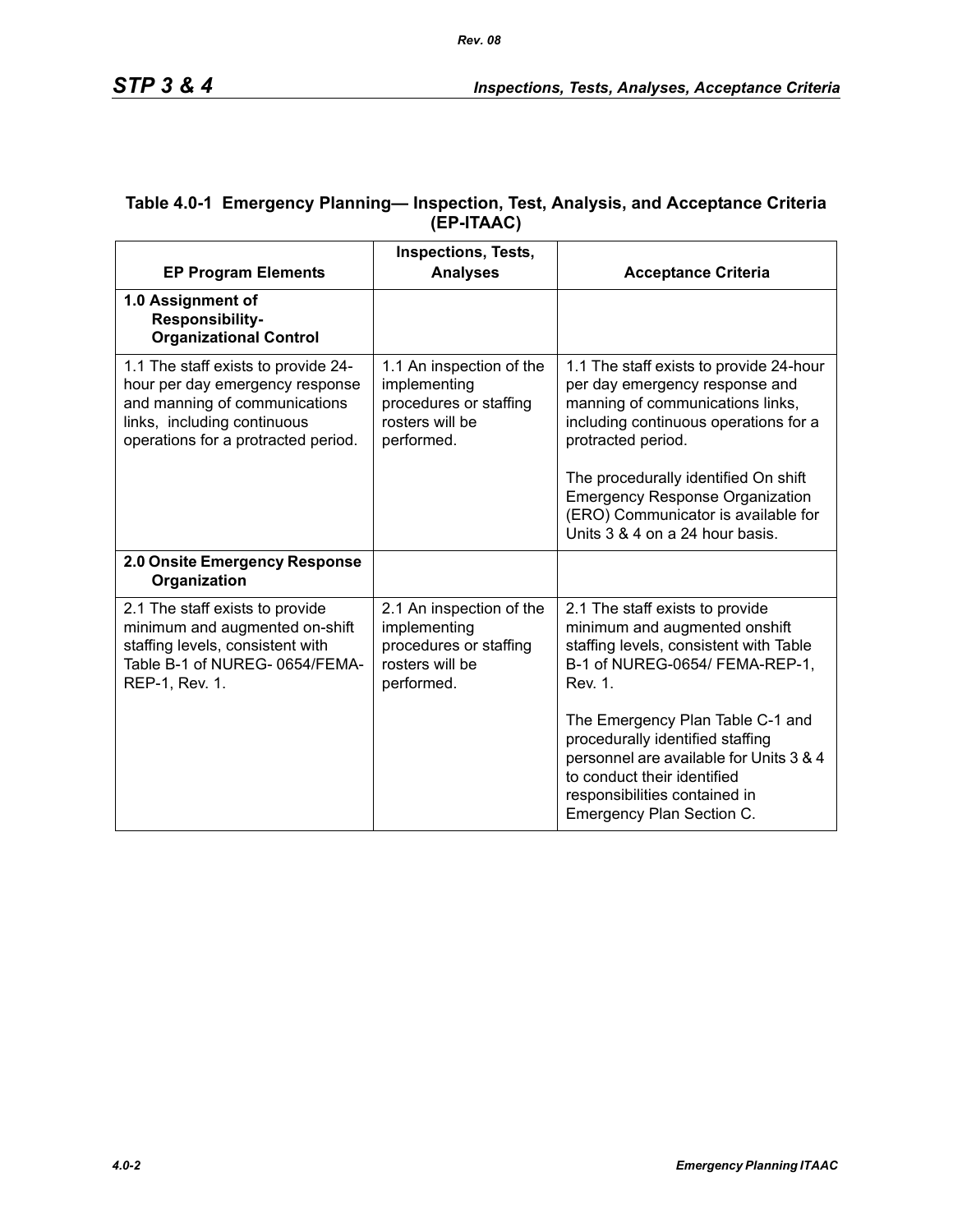| <b>EP Program Elements</b>                                                                                                                                                                                             | Inspections, Tests,<br><b>Analyses</b>                                                                                                                                                                                                              | <b>Acceptance Criteria</b>                                                                                                                                                                                                                                                                                                                                                                                                                                           |
|------------------------------------------------------------------------------------------------------------------------------------------------------------------------------------------------------------------------|-----------------------------------------------------------------------------------------------------------------------------------------------------------------------------------------------------------------------------------------------------|----------------------------------------------------------------------------------------------------------------------------------------------------------------------------------------------------------------------------------------------------------------------------------------------------------------------------------------------------------------------------------------------------------------------------------------------------------------------|
| 3.0 Emergency Classification<br><b>System</b>                                                                                                                                                                          |                                                                                                                                                                                                                                                     |                                                                                                                                                                                                                                                                                                                                                                                                                                                                      |
| 3.1 A standard emergency<br>classification and emergency<br>action level (EAL) scheme exists,<br>and identifies facility system and<br>effluent parameters constituting the<br>bases for the classification<br>scheme. | 3.1 An inspection of the<br>Control Room, TSC,<br>and EOF will be<br>performed to verify that<br>it has displays for<br>retrieving facility system<br>and effluent parameters<br>specified in the<br>emergency<br>classification and EAL<br>scheme. | 3.1 The specified parameters are<br>retrievable in the Control Room, TSC,<br>and EOF, and the ranges of the<br>displays encompass the values<br>specified in the emergency<br>classification and EAL scheme.<br>The acceptance testing criteria will be<br>in accordance with Table 2.7.1a Item<br>B Tier 1 Design Certification for the<br>ABWR. Additional data required to<br>support the EAL scheme will be<br>retrievable in the Control Room, TSC,<br>and EOF. |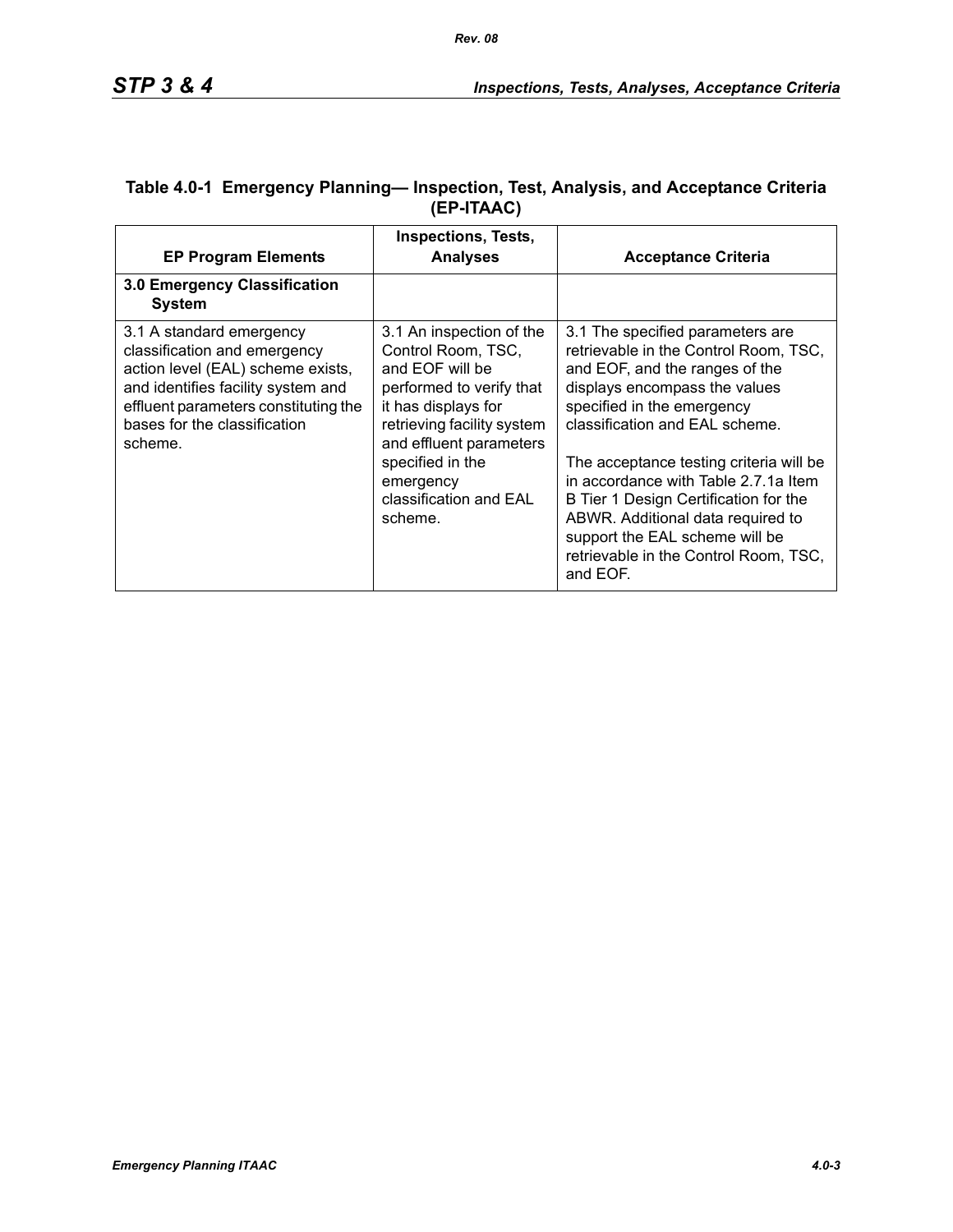|                                                                                                                                                                                                                                                                                                                            | <b>Inspections, Tests,</b>                                                                              |                                                                                                                                                                                                                  |
|----------------------------------------------------------------------------------------------------------------------------------------------------------------------------------------------------------------------------------------------------------------------------------------------------------------------------|---------------------------------------------------------------------------------------------------------|------------------------------------------------------------------------------------------------------------------------------------------------------------------------------------------------------------------|
| <b>EP Program Elements</b>                                                                                                                                                                                                                                                                                                 | <b>Analyses</b>                                                                                         | <b>Acceptance Criteria</b>                                                                                                                                                                                       |
| 4.0 Notification Methods and<br><b>Procedures</b>                                                                                                                                                                                                                                                                          |                                                                                                         |                                                                                                                                                                                                                  |
| 4.1 The means exists to notify<br>responsible State and local<br>organizations within 15 minutes<br>after the licensee declares an<br>emergency.                                                                                                                                                                           | $4.1 - 4.2$ A test will be<br>performed of the<br>capabilities.                                         | 4.1 The responsible State and local<br>agencies receive notification within 15<br>minutes after the licensee declares a<br>simulated emergency.                                                                  |
| 4.2 The means exists to notify<br>emergency response personnel.                                                                                                                                                                                                                                                            |                                                                                                         | 4.2 The Emergency Notification and<br>Response System (ENRS) activates<br>the global page message delivery<br>system and 95% of the personnel<br>receive the message.                                            |
| <b>5.0 Emergency Communications</b>                                                                                                                                                                                                                                                                                        |                                                                                                         |                                                                                                                                                                                                                  |
| 5.1 The means exists for<br>communications among the control<br>room, TSC, EOF, principal State<br>and local emergency operations<br>centers (EOCs), and radiological<br>field assessment teams.                                                                                                                           | 5.1 -5.2 A test will be<br>performed of the<br>capabilities.                                            | 5.1 Communications are established<br>among the control room, TSC, EOF,<br>principal State and local EOCs, and<br>radiological field assessment teams.                                                           |
| 5.2 The means exists for<br>communications from the control<br>room, TSC, and EOF to the NRC<br>headquarters and regional office<br>EOCs (including establishment of<br>the Emergency Response Data<br>System (ERDS) [or its successor<br>system] between the onsite<br>computer system and the NRC<br>Operations Center.) |                                                                                                         | 5.2 Communications are established<br>from the control room, TSC and EOF<br>to the NRC headquarters and regional<br>office EOCs, and an access port for<br>ERDS [or its successor system] is<br>provided.        |
| 6.0 Emergency Facilities and<br><b>Equipment</b>                                                                                                                                                                                                                                                                           |                                                                                                         |                                                                                                                                                                                                                  |
| 6.1 The licensee has established a<br>TSC and onsite OSC.                                                                                                                                                                                                                                                                  |                                                                                                         | 6.1. See reference ABWR DCD, Tier<br>1, Table 2.17.1.                                                                                                                                                            |
| 6.2 The licensee has established<br>an EOF.                                                                                                                                                                                                                                                                                | 6.2 An inspection of the<br>as-built EOF will be<br>performed, including a<br>test of the capabilities. | 6.2.1 EOF communications<br>equipment is installed, and voice<br>transmission and reception are<br>accomplished with the control room<br>and TSC. The EOF voice is audible<br>and intelligible at each location. |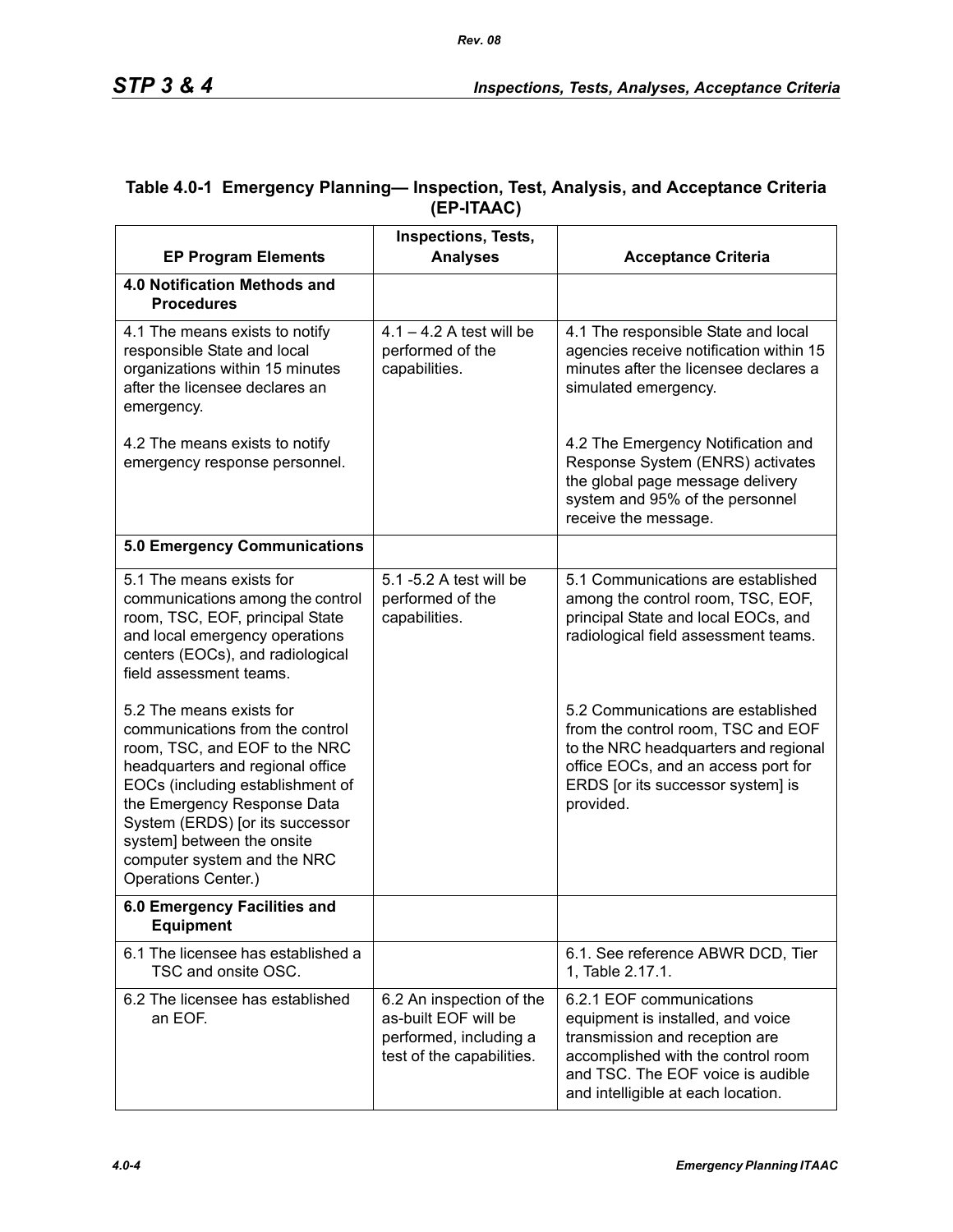| <b>EP Program Elements</b>                                                                                                       | <b>Inspections, Tests,</b><br><b>Analyses</b>                                                                                                      | <b>Acceptance Criteria</b>                                                                                                                                                                                                                                                                                                                                                                                                                                                                                                                                                                             |
|----------------------------------------------------------------------------------------------------------------------------------|----------------------------------------------------------------------------------------------------------------------------------------------------|--------------------------------------------------------------------------------------------------------------------------------------------------------------------------------------------------------------------------------------------------------------------------------------------------------------------------------------------------------------------------------------------------------------------------------------------------------------------------------------------------------------------------------------------------------------------------------------------------------|
|                                                                                                                                  |                                                                                                                                                    | 6.2.2 Displays exist or can be<br>retrieved in the EOF for the plant<br>parameters listed in the reference<br>ABWR DCD, Tier 1, Table 2.7.1a, Item<br>В.                                                                                                                                                                                                                                                                                                                                                                                                                                               |
| <b>7.0 Accident Assessment</b>                                                                                                   |                                                                                                                                                    |                                                                                                                                                                                                                                                                                                                                                                                                                                                                                                                                                                                                        |
| 7.1 The means exists to provide<br>initial and continuing<br>radiological assessment<br>throughout the course of an<br>accident. | 7.1 A test of the<br>emergency plan will be<br>conducted by<br>performing a drill to<br>verify the capability to<br>perform accident<br>assessment | 7.1 The means exist to provide initial<br>and continuing radiological<br>assessment throughout the course of<br>an accident. Using selected<br>monitoring parameters listed in ABWR<br>DCD Tier 1 Table 2.7.1a, simulated<br>degraded plant conditions are<br>assessed and protective actions are<br>initiated in accordance with the<br>following criteria:<br>A. Accident Assessment and<br>Classification<br>1. Demonstrate the ability to identify<br>initiating conditions, determine<br>emergency action level (EAL)<br>parameters and correctly classify the<br>emergency throughout the drill. |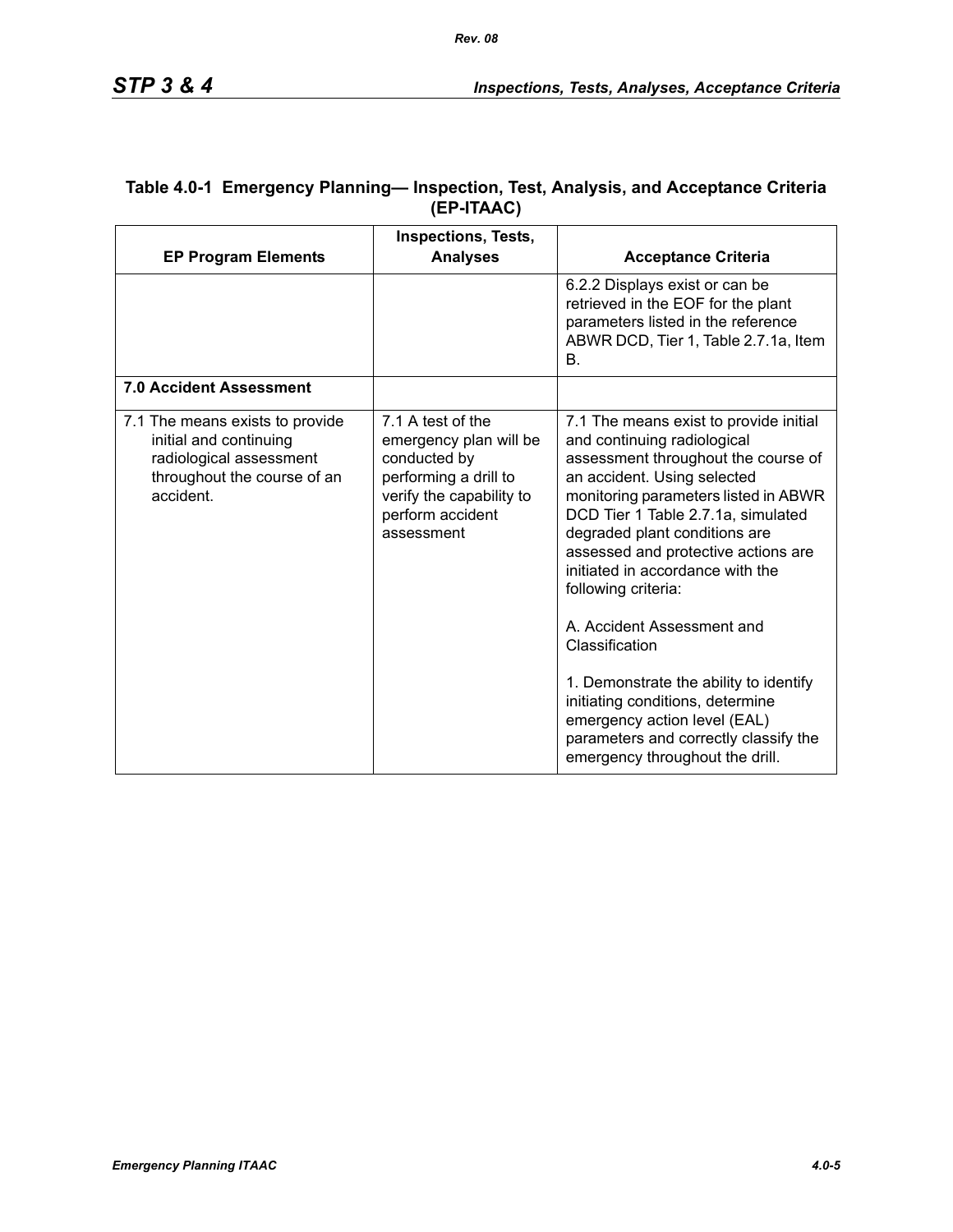|                                                                                                                                                                                                                                                    | <b>Inspections, Tests,</b>                                                                                                                               |                                                                                                                                                                                                                                                 |
|----------------------------------------------------------------------------------------------------------------------------------------------------------------------------------------------------------------------------------------------------|----------------------------------------------------------------------------------------------------------------------------------------------------------|-------------------------------------------------------------------------------------------------------------------------------------------------------------------------------------------------------------------------------------------------|
| <b>EP Program Elements</b>                                                                                                                                                                                                                         | <b>Analyses</b>                                                                                                                                          | <b>Acceptance Criteria</b>                                                                                                                                                                                                                      |
|                                                                                                                                                                                                                                                    |                                                                                                                                                          | B. Radiological Assessment and<br>Control                                                                                                                                                                                                       |
|                                                                                                                                                                                                                                                    |                                                                                                                                                          | 1. Demonstrate the ability to obtain<br>onsite radiological surveys and<br>samples.                                                                                                                                                             |
|                                                                                                                                                                                                                                                    |                                                                                                                                                          | 2. Demonstrate the ability to<br>continuously monitor and control<br>radiation exposure to emergency<br>workers.                                                                                                                                |
|                                                                                                                                                                                                                                                    |                                                                                                                                                          | 3. Demonstrate the ability to assemble<br>and deploy field monitoring teams.                                                                                                                                                                    |
|                                                                                                                                                                                                                                                    |                                                                                                                                                          | 4. Demonstrate the ability to<br>satisfactorily collect and disseminate<br>field team data.                                                                                                                                                     |
|                                                                                                                                                                                                                                                    |                                                                                                                                                          | 5. Demonstrate the ability to develop<br>dose projections.                                                                                                                                                                                      |
|                                                                                                                                                                                                                                                    |                                                                                                                                                          | 6. Demonstrate the ability to make the<br>decision whether to issue<br>radioprotective drugs, (KI), to<br>emergency workers                                                                                                                     |
|                                                                                                                                                                                                                                                    |                                                                                                                                                          | 7. Demonstrate the ability to develop<br>appropriate protective action<br>recommendations (PARs) and<br>expeditiously notify appropriate<br>authorities within 15 minutes of<br>development.                                                    |
| 7.2 The means exists to determine<br>the source term of releases of<br>radioactive material within<br>plant systems, and the<br>magnitude of the release of<br>radioactive materials based on<br>plant system parameters and<br>effluent monitors. | 7.2 A test of the<br><b>Emergency Plan</b><br>Implementing<br>Procedures (EPIPs) and<br>the Off Site Dose<br><b>Calculation Manual</b><br>(ODCM) will be | 7.2 The means exists to determine the<br>source term of releases of radioactive<br>material within plant systems, and the<br>magnitude of the release of<br>radioactive materials based on plant<br>system parameters and effluent<br>monitors. |
|                                                                                                                                                                                                                                                    | completed to verify<br>ability to determine the<br>source term, magnitude<br>of releases.                                                                | The EPIPS and ODCM correctly<br>calculate source terms and<br>magnitudes of postulated releases.                                                                                                                                                |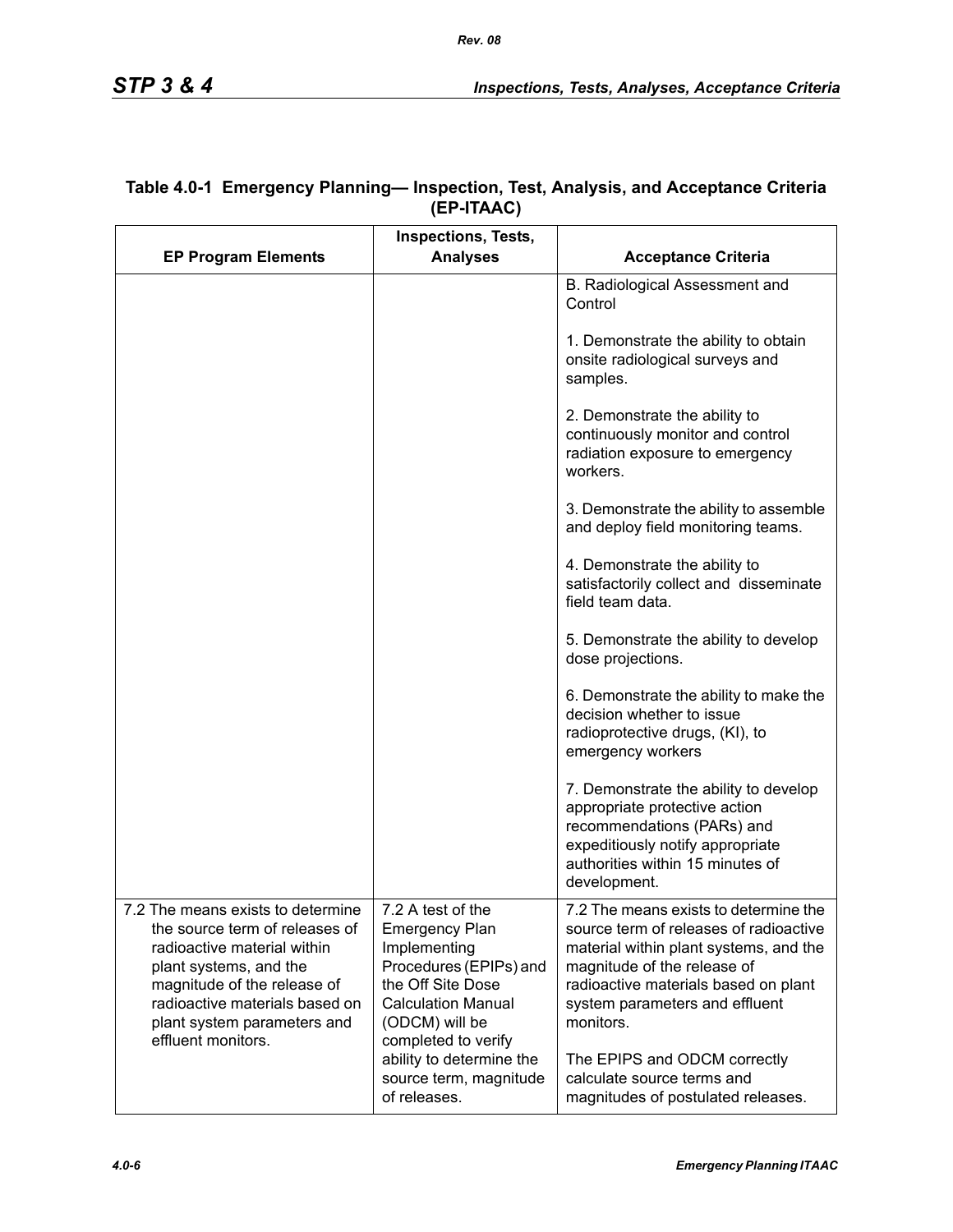| <b>EP Program Elements</b>                                                                                                                                                                                                                                                                                 | <b>Inspections, Tests,</b><br><b>Analyses</b>                                                                                                                                                                | <b>Acceptance Criteria</b>                                                                                                                                                                                                                                                                                                                                                                                                                                                        |
|------------------------------------------------------------------------------------------------------------------------------------------------------------------------------------------------------------------------------------------------------------------------------------------------------------|--------------------------------------------------------------------------------------------------------------------------------------------------------------------------------------------------------------|-----------------------------------------------------------------------------------------------------------------------------------------------------------------------------------------------------------------------------------------------------------------------------------------------------------------------------------------------------------------------------------------------------------------------------------------------------------------------------------|
| 7.3 The means exists to<br>continuously assess the<br>impact of the release of<br>radioactive materials to the<br>environment, accounting for<br>the relationship between<br>effluent monitor readings, and<br>onsite and offsite exposures<br>and contamination for various<br>meteorological conditions. | 7.3 A test of the EPIPs<br>and the ODCM will be<br>completed to verify the<br>relationship between<br>effluent monitor<br>readings, and offsite<br>exposures and<br>contaminations, has<br>been established. | 7.3 The means exists to continuously<br>assess the impact of the release of<br>radioactive materials to the<br>environment, accounting for the<br>relationship between effluent monitor<br>readings, and onsite and offsite<br>exposures and contamination for<br>various meteorological conditions.<br>The EPIPs and ODCM calculate the<br>relationship between effluent monitor<br>readings and offsite exposure and<br>contamination for various<br>meteorological conditions. |
| 7.4 The means exists to acquire<br>and evaluate meteorological<br>information.                                                                                                                                                                                                                             | 7.4 A test will be<br>performed to verify the<br>ability to access                                                                                                                                           | 7.4 The means exists to acquire and<br>evaluate meteorological information.                                                                                                                                                                                                                                                                                                                                                                                                       |
|                                                                                                                                                                                                                                                                                                            | meteorological<br>information in the TSC<br>and Control Room.                                                                                                                                                | The following parameters are<br>displayed in the TSC and Control<br>Room.                                                                                                                                                                                                                                                                                                                                                                                                         |
|                                                                                                                                                                                                                                                                                                            |                                                                                                                                                                                                              | $\blacksquare$ Wind speed (10 m and 60 m)<br>$\blacksquare$ Wind direction (10 m and 60 m)<br>■ Vertical temperature difference<br>(between 10 m and 60 m)<br>Ambient temperature (10 m)<br>Precipitation                                                                                                                                                                                                                                                                         |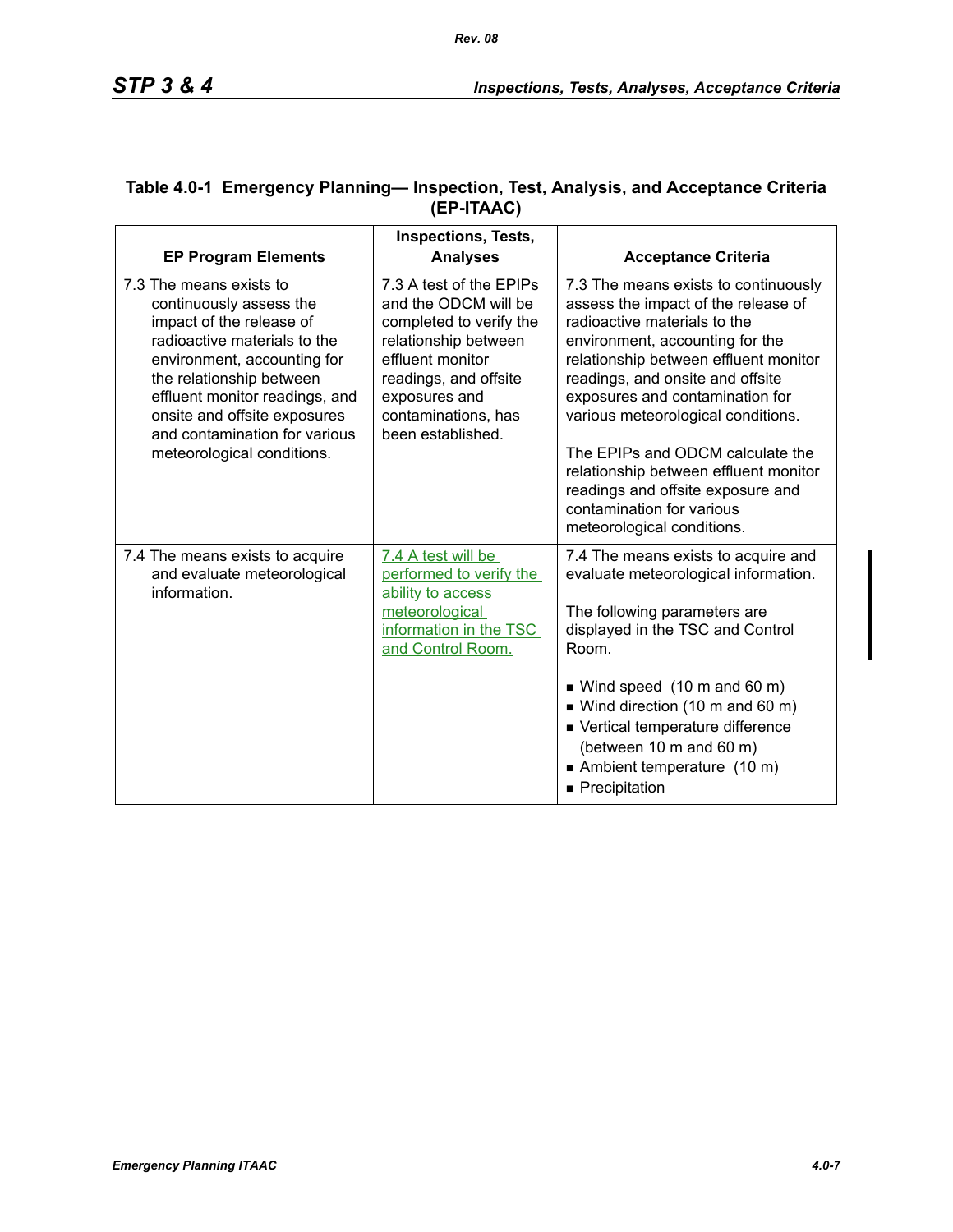| <b>EP Program Elements</b>                                                                                                                                                                                                                                                                                                                                 | <b>Inspections, Tests,</b><br><b>Analyses</b>           | <b>Acceptance Criteria</b>                                                                                                                                                                                                           |
|------------------------------------------------------------------------------------------------------------------------------------------------------------------------------------------------------------------------------------------------------------------------------------------------------------------------------------------------------------|---------------------------------------------------------|--------------------------------------------------------------------------------------------------------------------------------------------------------------------------------------------------------------------------------------|
| 7.5 The means exists to determine<br>the release rate and projected<br>doses if the instrumentation<br>used for assessment is off<br>scale or inoperable.                                                                                                                                                                                                  | 7.5 A test will be<br>performed of the<br>capabilities. | 7.5 A drill or exercise is conducted<br>demonstrating the capability for<br>determining release rates and<br>projected doses if the instrumentation<br>used for assessment is off scale or<br>inoperable.                            |
| 7.7 The means exists to make<br>rapid assessments of actual or<br>potential magnitude and<br>locations of any radiological<br>hazards through liquid or<br>gaseous release pathways,<br>including activation, notification<br>means, field team composition,<br>transportation, communication,<br>monitoring equipment, and<br>estimated deployment times. | 7.7 A test will be<br>performed of the<br>capabilities. | 7.7 A drill or exercise is conducted<br>demonstrating the capability for<br>making rapid assessments of actual<br>or potential magnitude and locations<br>of any radiological hazards through<br>liquid or gaseous release pathways. |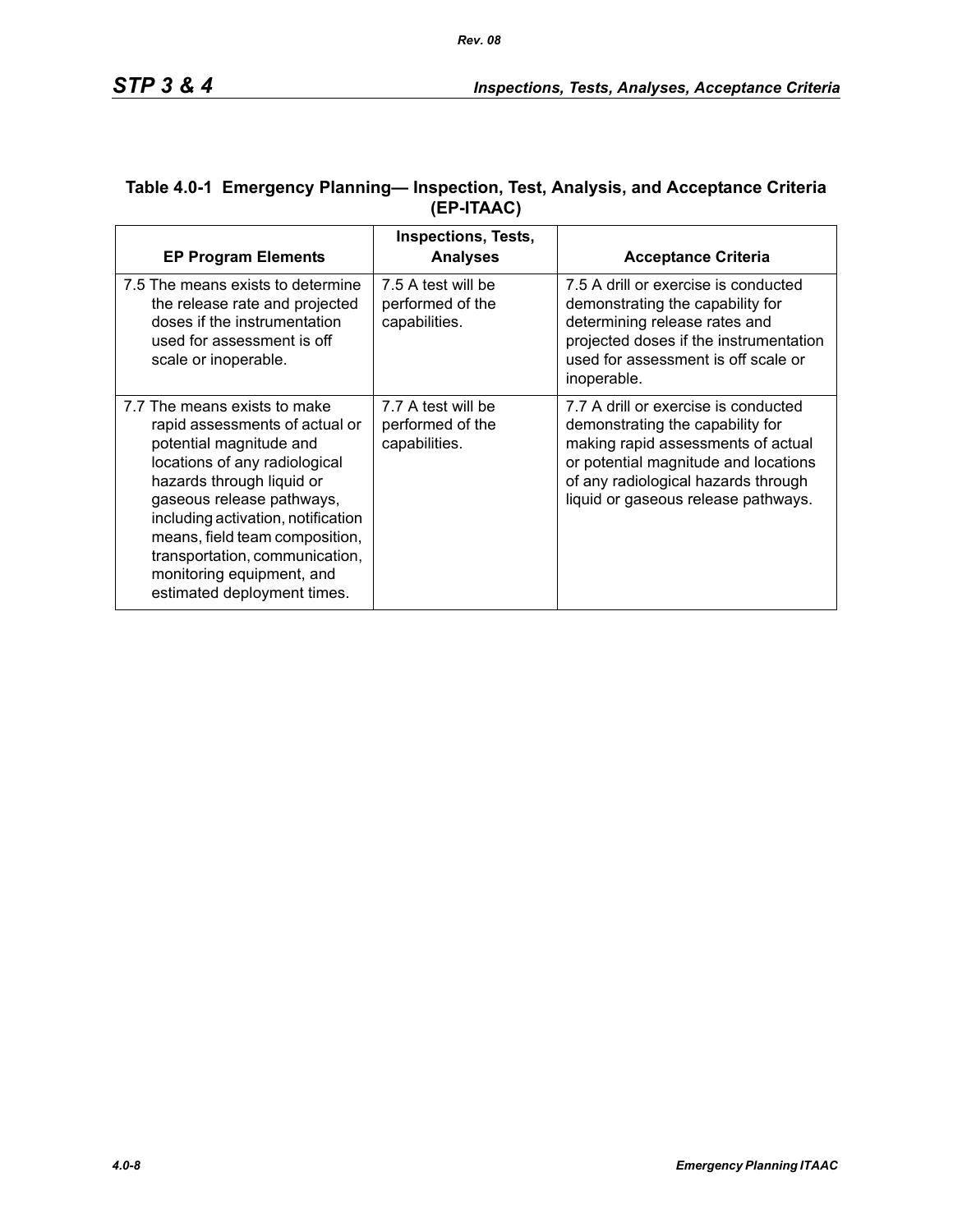|                                                                                                                                                                                                                                                   | <b>Inspections, Tests,</b>                                                                                                                                                                  |                                                                                                                                                                                                                                                                                       |
|---------------------------------------------------------------------------------------------------------------------------------------------------------------------------------------------------------------------------------------------------|---------------------------------------------------------------------------------------------------------------------------------------------------------------------------------------------|---------------------------------------------------------------------------------------------------------------------------------------------------------------------------------------------------------------------------------------------------------------------------------------|
| <b>EP Program Elements</b>                                                                                                                                                                                                                        | <b>Analyses</b>                                                                                                                                                                             | <b>Acceptance Criteria</b>                                                                                                                                                                                                                                                            |
| <b>8.0 Exercises and Drills</b>                                                                                                                                                                                                                   |                                                                                                                                                                                             |                                                                                                                                                                                                                                                                                       |
| 8.1 Licensee conducts a full<br>participation exercise to<br>evaluate major portions of<br>emergency response<br>capabilities, which includes<br>participation by each State and<br>local agency within the plume<br>exposure EPZ, and each State | 8.1 A full participation<br>exercise (test) will be<br>conducted within the<br>specified time periods of<br>Appendix E to 10 CFR<br>Part 50.A. Accident<br>Assessment and<br>Classification | 8.1.1 The exercise is completed within<br>the specified time periods of Appendix<br>E to 10 CFR Part 50. Onsite exercise<br>objectives have been met and there<br>are no uncorrected onsite<br>deficiencies.<br>The following onsite exercise                                         |
| within the ingestion control<br>EPZ.                                                                                                                                                                                                              |                                                                                                                                                                                             | objectives are met:<br>A. Accident Assessment and<br>Classification                                                                                                                                                                                                                   |
|                                                                                                                                                                                                                                                   |                                                                                                                                                                                             | 1. Demonstrate the ability to identify<br>initiating conditions, determine<br>emergency action level (EAL)<br>parameters, and correctly classify the<br>emergency throughout the exercise                                                                                             |
|                                                                                                                                                                                                                                                   |                                                                                                                                                                                             | Review Criteria:<br>Determine the correct highest<br>emergency classification level based<br>on events in progress, considering<br>past events and their impact on the<br>current conditions, within 15 minutes<br>from the time the initiating condition(s)<br>or EAL is identified. |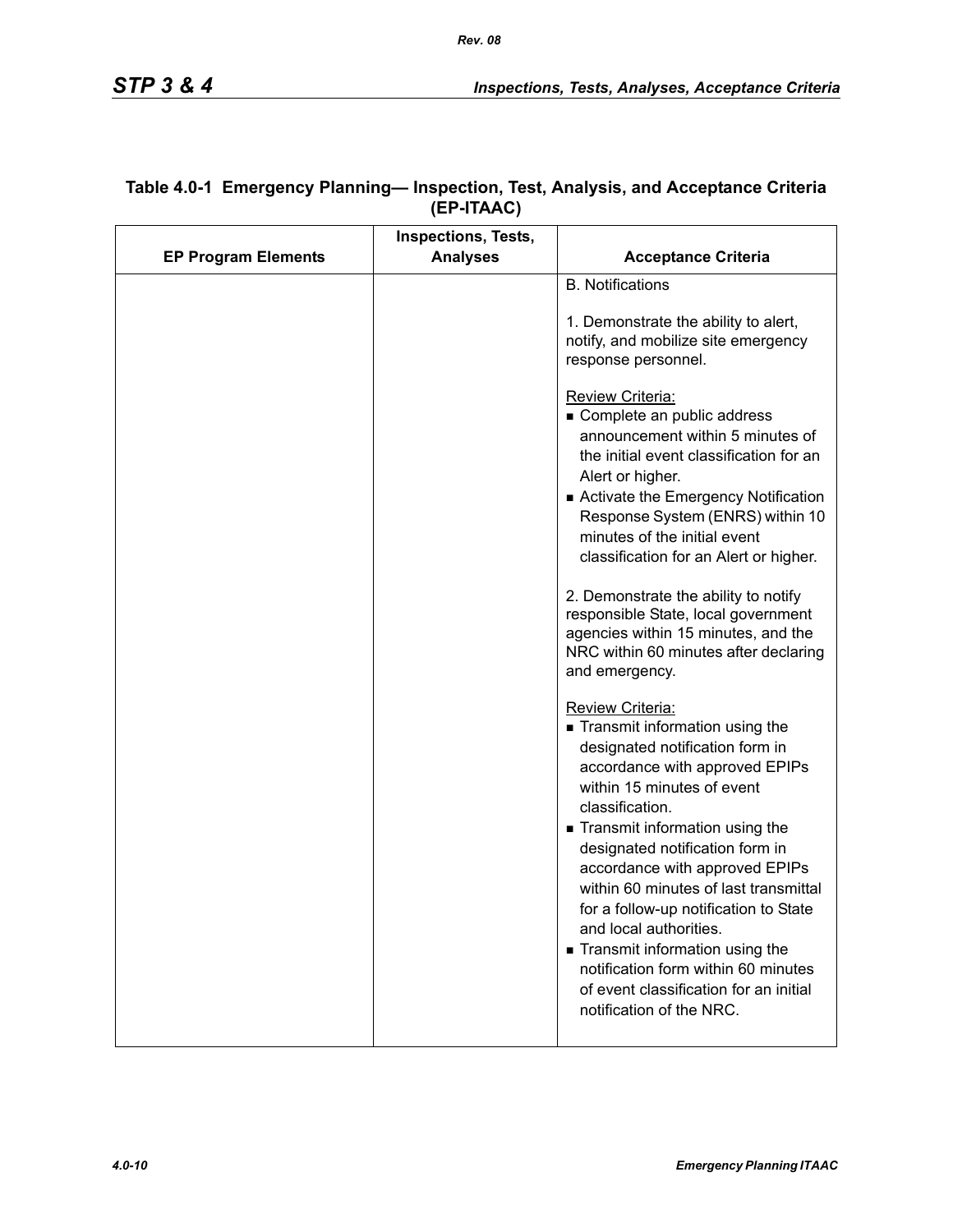|                            | <b>Inspections, Tests,</b> |                                                                                                                                                                                             |
|----------------------------|----------------------------|---------------------------------------------------------------------------------------------------------------------------------------------------------------------------------------------|
| <b>EP Program Elements</b> | <b>Analyses</b>            | <b>Acceptance Criteria</b>                                                                                                                                                                  |
|                            |                            | 3. Demonstrate the ability to warn or<br>advise onsite individuals of the<br>emergency conditions.                                                                                          |
|                            |                            | <b>Review Criteria:</b><br>Initiate notification of onsite<br>individuals (via plant page or<br>telephone) using the designated<br>checklist within 15 minutes of<br>notification.          |
|                            |                            | 4. Demonstrate the capability of the<br>Prompt Notification System (PNS), for<br>the public, to operate properly when<br>required.                                                          |
|                            |                            | Review Criteria:<br>■ 90% of the sirens operate properly<br>as indicated by the PNS command<br>console.                                                                                     |
|                            |                            | C. Emergency Response                                                                                                                                                                       |
|                            |                            | 1. Demonstrate the capability to direct<br>and control emergency operations.                                                                                                                |
|                            |                            | <b>Review Criteria:</b><br>Command and control is<br>demonstrated by the Control Room<br>in the early phase of the emergency<br>and by the TSC or EOF within 60<br>minutes from activation. |
|                            |                            | 2. Demonstrate the ability to transfer<br>emergency direction from the Control<br>Room (simulator) to the TSC within 30<br>minutes from activation of the TSC.                              |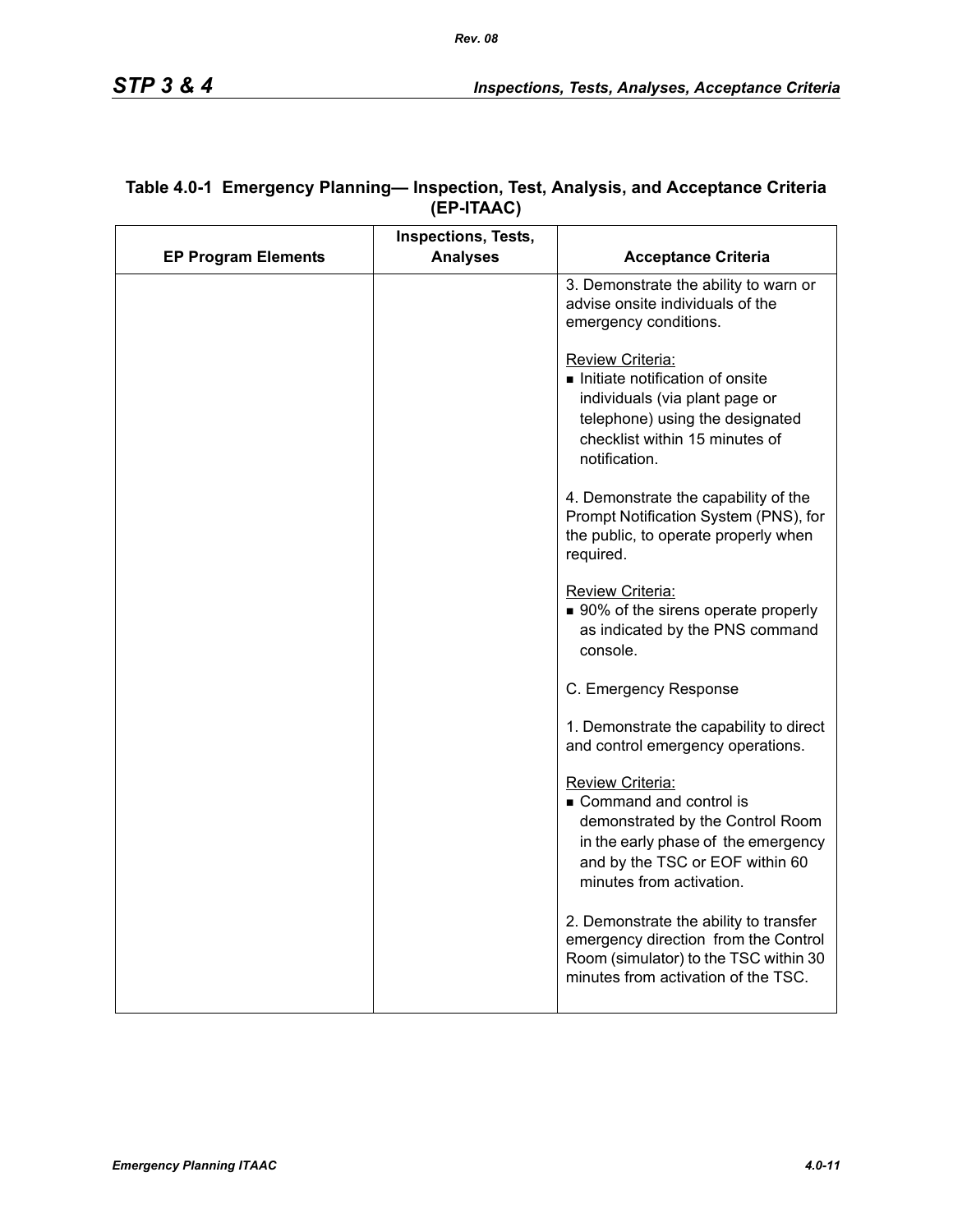|                            | <b>Inspections, Tests,</b> |                                                                                                                                                                                                  |
|----------------------------|----------------------------|--------------------------------------------------------------------------------------------------------------------------------------------------------------------------------------------------|
| <b>EP Program Elements</b> | <b>Analyses</b>            | <b>Acceptance Criteria</b>                                                                                                                                                                       |
|                            |                            | Review Criteria:<br>Evaluation of briefings conducted<br>prior to turnover responsibility.<br>Personnel document transfer of<br>duties.                                                          |
|                            |                            | 3. Demonstrate the ability to prepare<br>for around-the-clock staffing<br>requirements.                                                                                                          |
|                            |                            | Review Criteria:<br>Complete 24-hour staff<br>assignments.                                                                                                                                       |
|                            |                            | 4. Demonstrate the ability to perform<br>assembly and accountability for all<br>onsite individuals within 30 minutes of<br>an emergency requiring protected<br>area assembly and accountability. |
|                            |                            | Review Criteria:<br>• Protected area personnel assembly<br>and accountability completed within<br>30 minutes of the SAE or higher<br>emergency declaration via public<br>address announcement.   |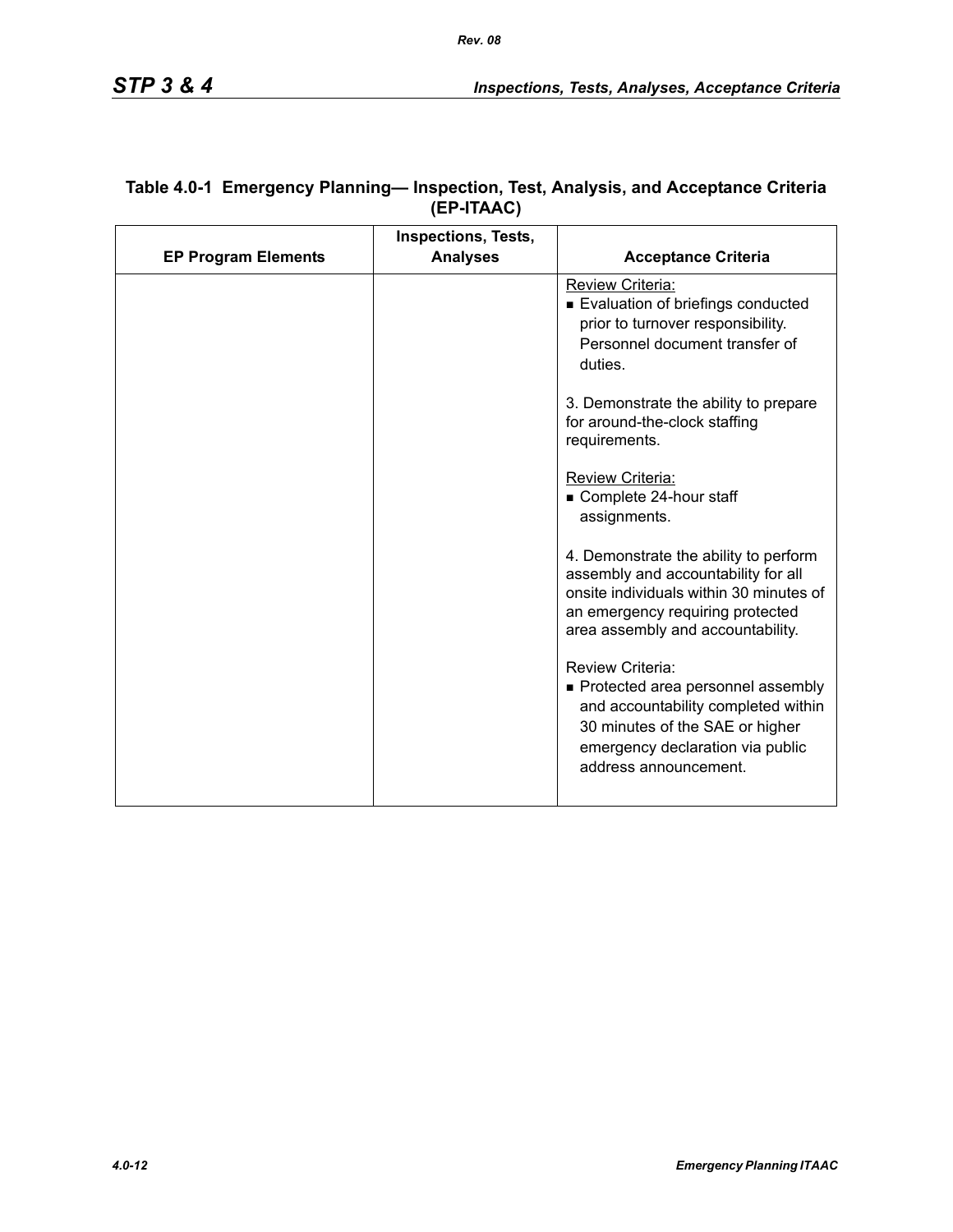| <b>Analyses</b><br><b>EP Program Elements</b>                                                                  |                                                                                                                                                                                                                                                                                          |
|----------------------------------------------------------------------------------------------------------------|------------------------------------------------------------------------------------------------------------------------------------------------------------------------------------------------------------------------------------------------------------------------------------------|
|                                                                                                                | <b>Acceptance Criteria</b>                                                                                                                                                                                                                                                               |
|                                                                                                                | D. Emergency Response Facilities                                                                                                                                                                                                                                                         |
|                                                                                                                | 1. Demonstrate timely activation of the<br>Operations Support Center (OSC).                                                                                                                                                                                                              |
| Review Criteria:                                                                                               | ■ The OSC is activated within about<br>60 minutes of the initial notification.                                                                                                                                                                                                           |
| as appropriate.                                                                                                | 2. Demonstrate the adequacy of<br>equipment, security provisions, and<br>habitability precautions for the OSC,                                                                                                                                                                           |
| Review Criteria:<br>consistency with EPIPs.<br>EPIP <sub>S</sub><br>if onsite/offsite release has<br>occurred. | Evaluation of the adequacy of the<br>emergency equipment in the<br>emergency response facilities,<br>including availability and general<br>■ The Security Force Supervisor<br>implements and follows applicable<br>The Health Physics Coordinator<br>implements the designated checklist |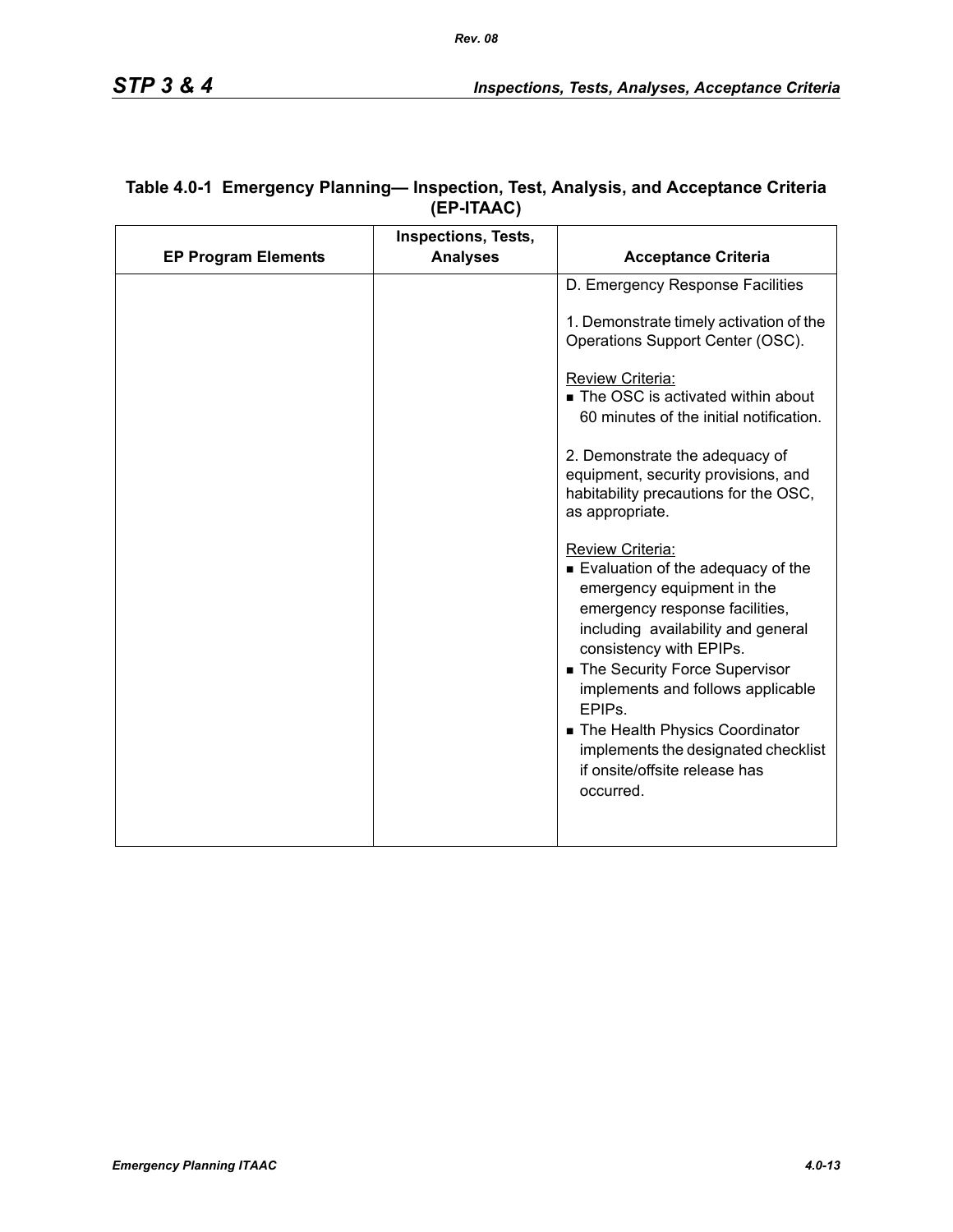| <b>EP Program Elements</b> | Inspections, Tests,<br><b>Analyses</b> | <b>Acceptance Criteria</b>                                                                                                                                                                                                                                                                                                                                                                                                   |
|----------------------------|----------------------------------------|------------------------------------------------------------------------------------------------------------------------------------------------------------------------------------------------------------------------------------------------------------------------------------------------------------------------------------------------------------------------------------------------------------------------------|
|                            |                                        | 3. Demonstrate the adequacy of<br>communications for all emergency<br>support resources.                                                                                                                                                                                                                                                                                                                                     |
|                            |                                        | <b>Review Criteria:</b><br>■ Emergency response<br>communications listed in EPIPs are<br>available and operational.<br>Communications systems are<br>tested in accordance with the ERF<br>activation checklist.<br>ERF personnel are able to operate<br>all specified communication<br>systems.<br>• Clear primary and backup<br>communications links are<br>established and maintained for the<br>duration of the exercise. |
|                            |                                        |                                                                                                                                                                                                                                                                                                                                                                                                                              |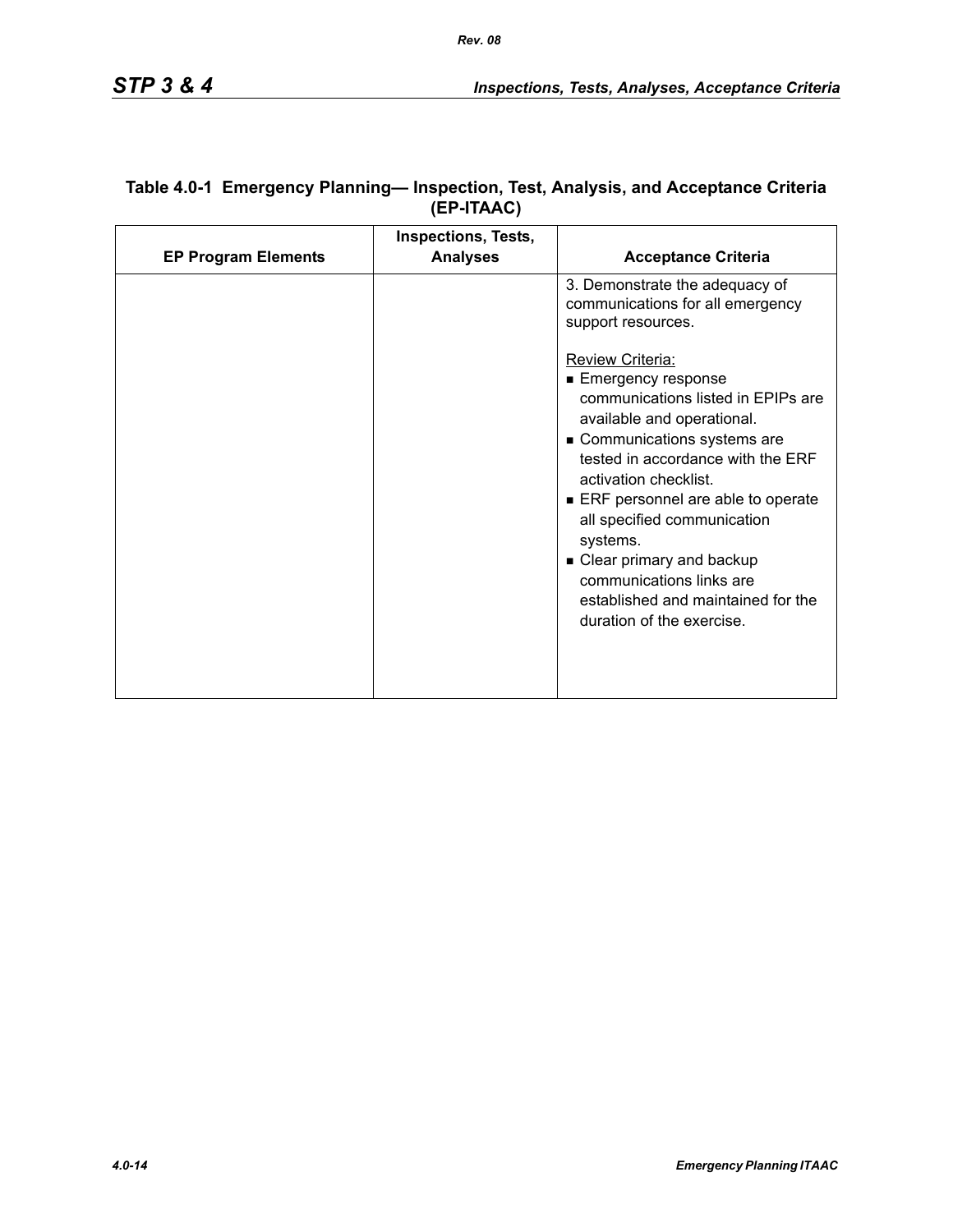|                            | Inspections, Tests, |                                                                                                                                                                                                                                                                                                                                                                                                                                                           |
|----------------------------|---------------------|-----------------------------------------------------------------------------------------------------------------------------------------------------------------------------------------------------------------------------------------------------------------------------------------------------------------------------------------------------------------------------------------------------------------------------------------------------------|
| <b>EP Program Elements</b> | <b>Analyses</b>     | <b>Acceptance Criteria</b>                                                                                                                                                                                                                                                                                                                                                                                                                                |
|                            |                     | E. Radiological Assessment and<br>Control                                                                                                                                                                                                                                                                                                                                                                                                                 |
|                            |                     | 1. Demonstrate the ability to obtain<br>onsite radiological surveys and<br>samples.                                                                                                                                                                                                                                                                                                                                                                       |
|                            |                     | Review Criteria:<br>HP Technicians demonstrate the<br>ability to obtain appropriate<br>instruments (range and type) and<br>take surveys.<br>Airborne samples are taken when<br>the conditions indicate the need for<br>the information.                                                                                                                                                                                                                   |
|                            |                     | 2. Demonstrate the ability to<br>continuously monitor and control<br>radiation exposure to emergency<br>workers.                                                                                                                                                                                                                                                                                                                                          |
|                            |                     | Review Criteria:<br>■ Emergency workers are issued self-<br>reading dosimeters when radiation<br>levels require, and exposures are<br>controlled to 10 CFR Part 20 limits<br>(unless the emergency director<br>authorizes emergency limits).<br>Exposure records are available,<br>either from the Health Physics<br>computer or a hard copy dose<br>report.<br>■ Emergency workers include<br>Security and personnel within all<br>emergency facilities. |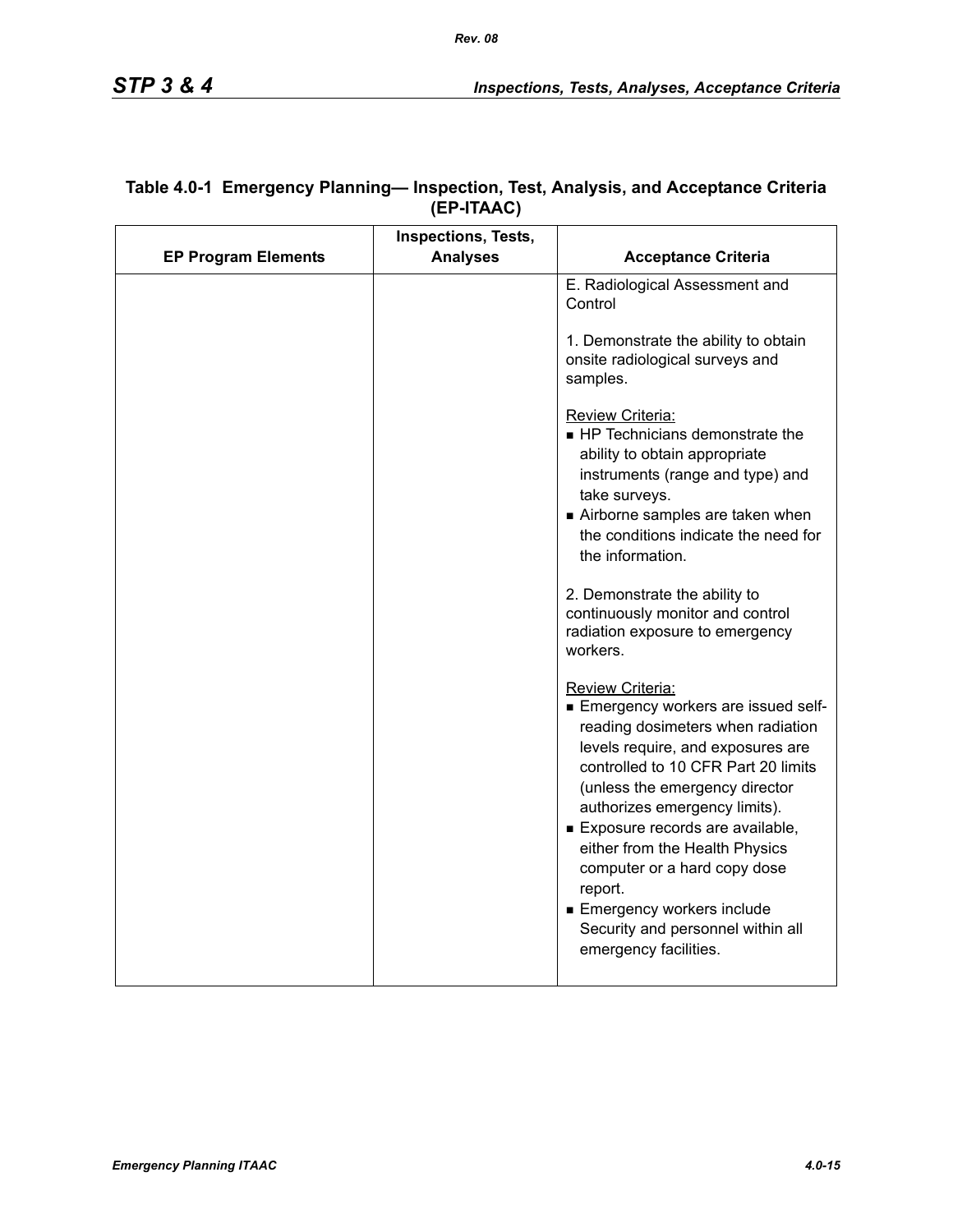|                            | <b>Inspections, Tests,</b> |                                                                                                                                                                                                                                                                                                                                                                                           |
|----------------------------|----------------------------|-------------------------------------------------------------------------------------------------------------------------------------------------------------------------------------------------------------------------------------------------------------------------------------------------------------------------------------------------------------------------------------------|
| <b>EP Program Elements</b> | <b>Analyses</b>            | <b>Acceptance Criteria</b>                                                                                                                                                                                                                                                                                                                                                                |
|                            |                            | 3. Demonstrate the ability to assemble<br>and deploy field monitoring teams<br>within 60 minutes from the decision to<br>do so.                                                                                                                                                                                                                                                           |
|                            |                            | Review Criteria:<br>Field Monitoring team is ready to be<br>deployed within 60 minutes of being<br>requested from the OSC.                                                                                                                                                                                                                                                                |
|                            |                            | 4. Demonstrate the ability to<br>satisfactorily collect and disseminate<br>field team data.                                                                                                                                                                                                                                                                                               |
|                            |                            | Review Criteria:<br>Field team data to be collected is<br>dose rate or counts per minute<br>(cpm) from the plume, both open<br>and closed window, and air sample<br>(gross/net cpm) for particulate and<br>iodine, if applicable.<br>Satisfactory data dissemination is<br>from the field team to the Dose<br>Assessor, via the field team<br>communicator and field team<br>coordinator. |
|                            |                            | 5. Demonstrate the ability to develop<br>dose projections.                                                                                                                                                                                                                                                                                                                                |
|                            |                            | Review Criteria:<br>The on-shift HP or the Dose Assessor<br>performs timely and accurate dose<br>projections, in accordance EPIPs.                                                                                                                                                                                                                                                        |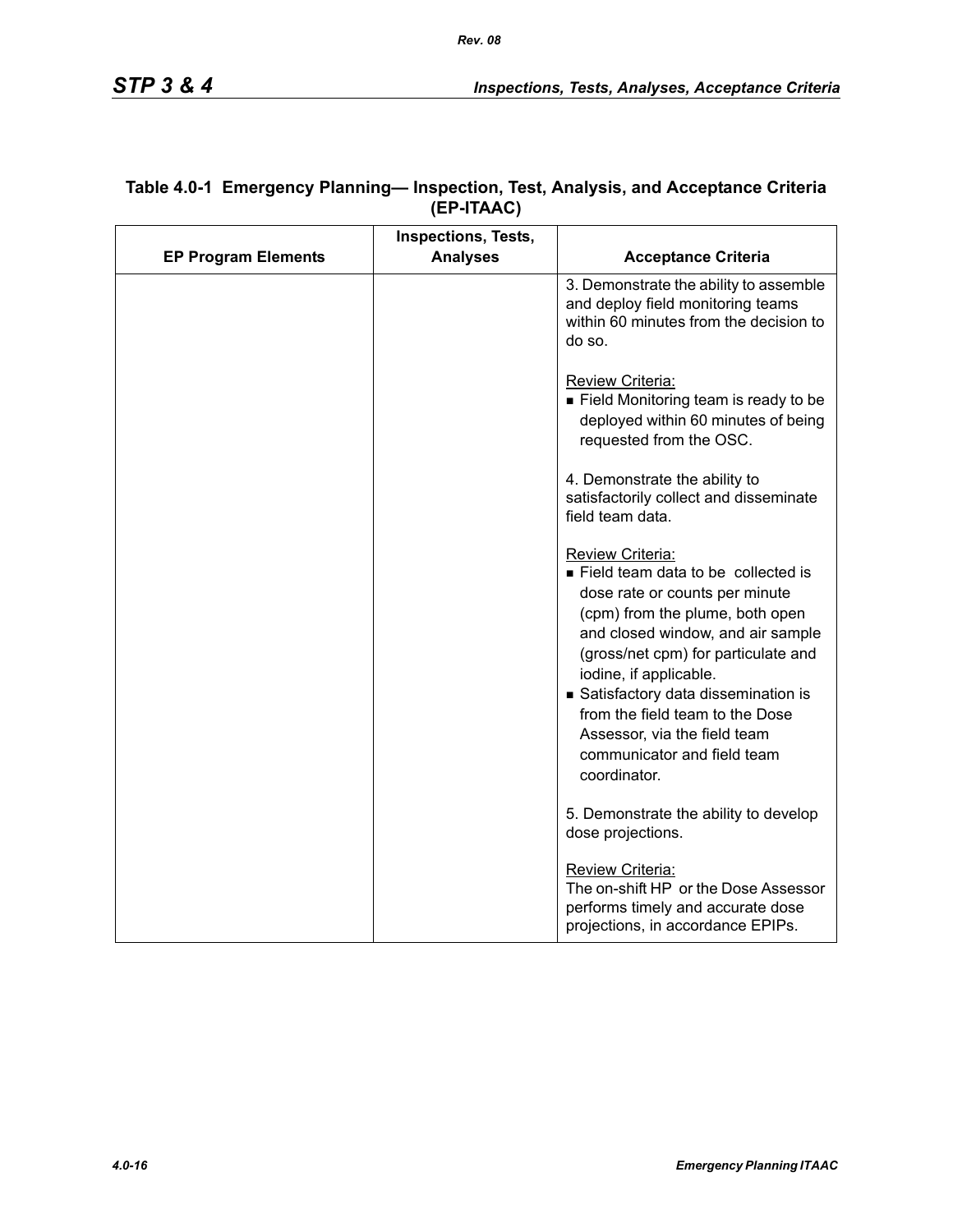|                            | <b>Inspections, Tests,</b> |                                                                                                                                                                                                                                                                                                                                                                     |
|----------------------------|----------------------------|---------------------------------------------------------------------------------------------------------------------------------------------------------------------------------------------------------------------------------------------------------------------------------------------------------------------------------------------------------------------|
| <b>EP Program Elements</b> | <b>Analyses</b>            | <b>Acceptance Criteria</b>                                                                                                                                                                                                                                                                                                                                          |
|                            |                            | 6. Demonstrate the ability to make the<br>decision whether to issue<br>radioprotective drugs (KI) to<br>emergency workers.                                                                                                                                                                                                                                          |
|                            |                            | Review Criteria:<br>KI is taken (simulated) if the<br>estimated dose to the thyroid will<br>exceed 25 rem committed dose<br>equivalent (CDE).                                                                                                                                                                                                                       |
|                            |                            | 7. Demonstrate the ability to develop<br>appropriate protective action<br>recommendations (PARs), and notify<br>appropriate authorities within 15<br>minutes of development.                                                                                                                                                                                        |
|                            |                            | Review Criteria:<br>■ Total effective dose equivalent<br>TEDE and CDE dose projections<br>from the dose assessment<br>computer code are compared to<br>EPIP <sub>s</sub> .<br>• PARs are developed within 15<br>minutes of data availability.<br>■ PARs are transmitted via voice or<br>fax within 15 minutes of event<br>classification and/or PAR<br>development. |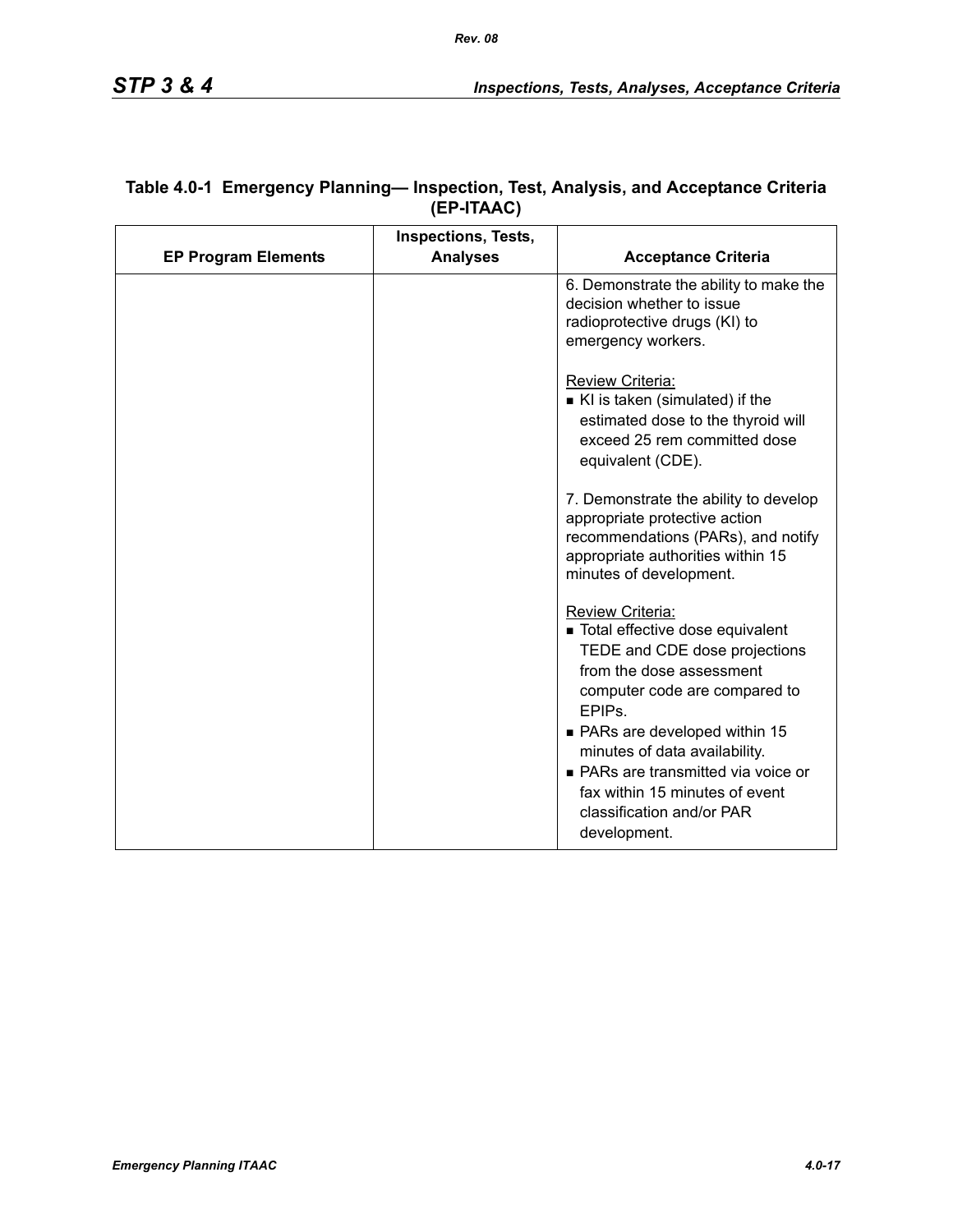|                            | Inspections, Tests, |                                                                                                                                                                                                                                                                                                 |
|----------------------------|---------------------|-------------------------------------------------------------------------------------------------------------------------------------------------------------------------------------------------------------------------------------------------------------------------------------------------|
| <b>EP Program Elements</b> | <b>Analyses</b>     | <b>Acceptance Criteria</b>                                                                                                                                                                                                                                                                      |
|                            |                     | F. Public Information<br>1. Demonstrate the capability to<br>develop and disseminate clear,<br>accurate, and timely information to the<br>news media in accordance with<br>EPIPs.                                                                                                               |
|                            |                     | Review Criteria:<br>• Media information (e.g., press<br>releases, press briefings, electronic<br>media) are made available by the<br>On-Call Media Representative.<br>Follow-up information is provided, at<br>a minimum, within 60 minutes of an<br>emergency classification or PAR<br>change. |
|                            |                     | 2. Demonstrate the capability to<br>establish and effectively operate<br>rumor control in a coordinated<br>fashion.                                                                                                                                                                             |
|                            |                     | Review Criteria:<br>• Calls are answered in a timely<br>manner with the correct information,<br>in accordance with EPIPs.<br>• Calls are returned or forwarded, as<br>appropriate, to demonstrate<br>responsiveness.<br>Rumors are identified and addressed.                                    |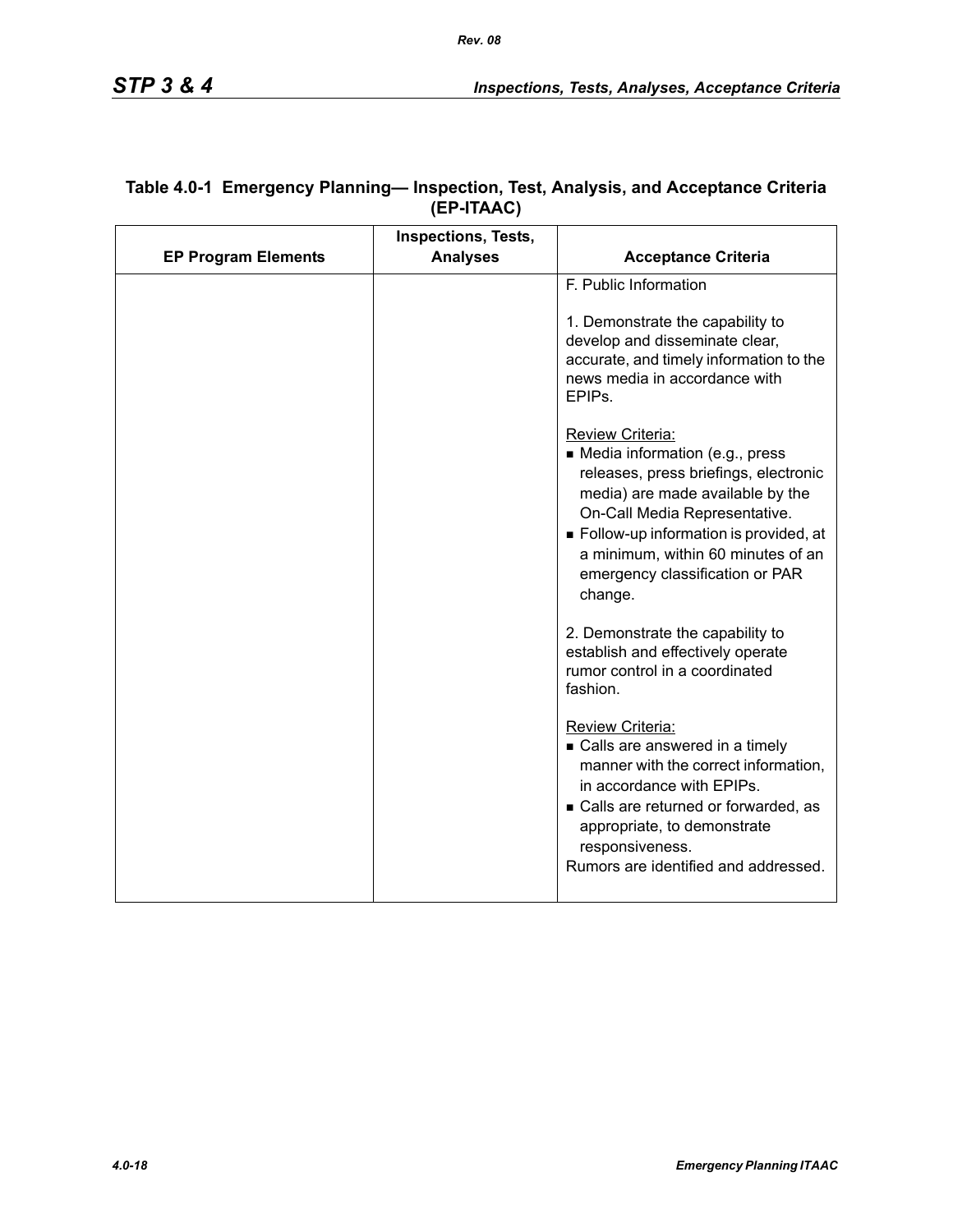|                            | <b>Inspections, Tests,</b> |                                                                                                                                                                                                                                                                                                                                                                                                                                                                                                                                                                                                                                                                                                                |
|----------------------------|----------------------------|----------------------------------------------------------------------------------------------------------------------------------------------------------------------------------------------------------------------------------------------------------------------------------------------------------------------------------------------------------------------------------------------------------------------------------------------------------------------------------------------------------------------------------------------------------------------------------------------------------------------------------------------------------------------------------------------------------------|
| <b>EP Program Elements</b> | <b>Analyses</b>            | <b>Acceptance Criteria</b>                                                                                                                                                                                                                                                                                                                                                                                                                                                                                                                                                                                                                                                                                     |
|                            |                            | G. Evaluation<br>1. Demonstrate the ability to conduct<br>a post-exercise critique, to determine<br>areas requiring improvement and<br>corrective action.<br>Review Criteria:<br>An exercise time line is developed,<br>followed by an evaluation of the<br>objectives.<br>Significant problems in achieving<br>the objectives are discussed to<br>ensure understanding of why<br>objectives were not fully achieved.<br>Recommendations for improvement                                                                                                                                                                                                                                                       |
|                            |                            | in areas are discussed.<br>8.1.2 Onsite emergency response<br>personnel are mobilized in sufficient<br>number to fill the emergency positions<br>identified in emergency plan Section<br>C, and they successfully perform their<br>assigned responsibilities as outlined<br>in Acceptance Criterion 8.1.1.D,<br><b>Emergency Response Facilities.</b><br>8.1.3 The exercise is completed within<br>the specified time periods of 10 CFR<br>Part 50, Appendix E; offsite exercise<br>objectives have been met; and there<br>are no uncorrected offsite<br>deficiencies, exercise deficiencies, or<br>a license condition which requires<br>offsite exercise deficiencies to be<br>corrected prior to fuel load. |